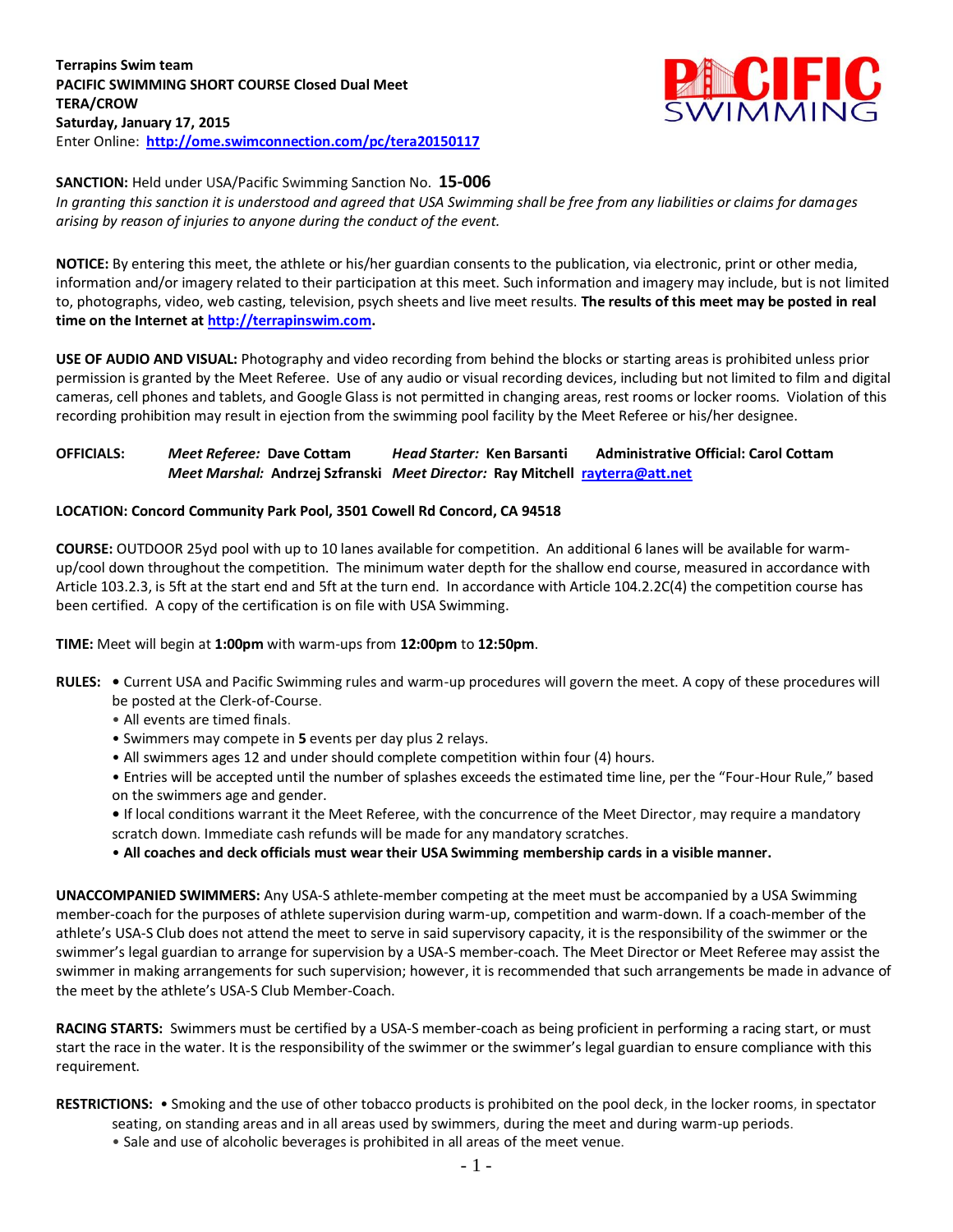- No glass containers are allowed in the meet venue.
- No propane heater is permitted except for snack bar/meet operations.
- All shelters must be properly secured.
- Changing into or out of swimsuits other than in locker rooms or other designated areas is prohibited.

• Destructive devices, to include but not limited to, explosive devices and equipment, firearms (open or concealed), blades, knives, mace, stun guns and blunt objects are strictly prohibited in the swimming facility and its surrounding areas. If observed, the Meet Referee or his/her designee may ask that these devices be stored safely away from the public or removed from the facility. Noncompliance may result in the reporting to law enforcement authorities and ejection from the facility. Law enforcement officers (LEO) are exempt per applicable laws.

**ELIGIBILITY:** • Swimmers must be current members of USA-S of **TERA** or **CROW** and enter their name and registration number on the meet entry card as they are shown on their Registration Card. If this is not done, it may be difficult to match the swimmer with the registration and times database. The meet host will check all swimmer registrations against the SWIMS database and if not found to be registered, the Meet Director shall accept the registration at the meet (a \$10 surcharge will be added to the regular registration fee). Duplicate registrations will be refunded by mail.

• Entries with **"NO TIME" will be accepted**.

• Disabled swimmers are welcome to attend this meet and should contact the Meet Director or Meet Referee regarding and special accommodations on entry times and seeding per Pacific Swimming policy.

- Swimmers 19 years of age and over may compete in the meet.
- The swimmer's age will be the age of the swimmer on the first day of the meet.

**ENTRY FEES:** There is no entry fee per event. A \$20.00 per swimmer fee will be collected to cover pool rental and meet expenses.

## **ONLINE ENTRIES:** You may enter this meet online or by U.S. mail. To enter on-line go to

**[http://ome.swimconnection.com/pc/tera20150117.](http://ome.swimconnection.com/pc/tera20150117)** This method requires payment by credit card. Swim Connection LLC charges a processing fee for this service, equal to \$1 per swimmer plus 5% of the total Entry Fees. Please note that the processing fee is a separate fee from the Entry Fees. If you do not wish to pay the processing fee, enter the meet using a mail entry. **Entering online is a convenience, is completely voluntary, and is in no way required or expected of a swimmer by Pacific Swimming.** Online entries will be accepted through Wednesday, **January 14 2015**

**MAIL or HAND DELIVERED ENTRIES:** Mailed and/or Hand – Delivered entries will NOT be accepted.

**CHECK-IN:** The meet will be pre seeded.

**SCRATCHES:** Swimmers shall report promptly to the starting blocks when their event/heat is called. Any swimmers not reporting for or competing in an individual timed final event shall NOT be penalized.

**AWARDS:** None.

#### **ADMISSION:** Free.

**REFRESHMENTS:** A snack bar will be available throughout the competition